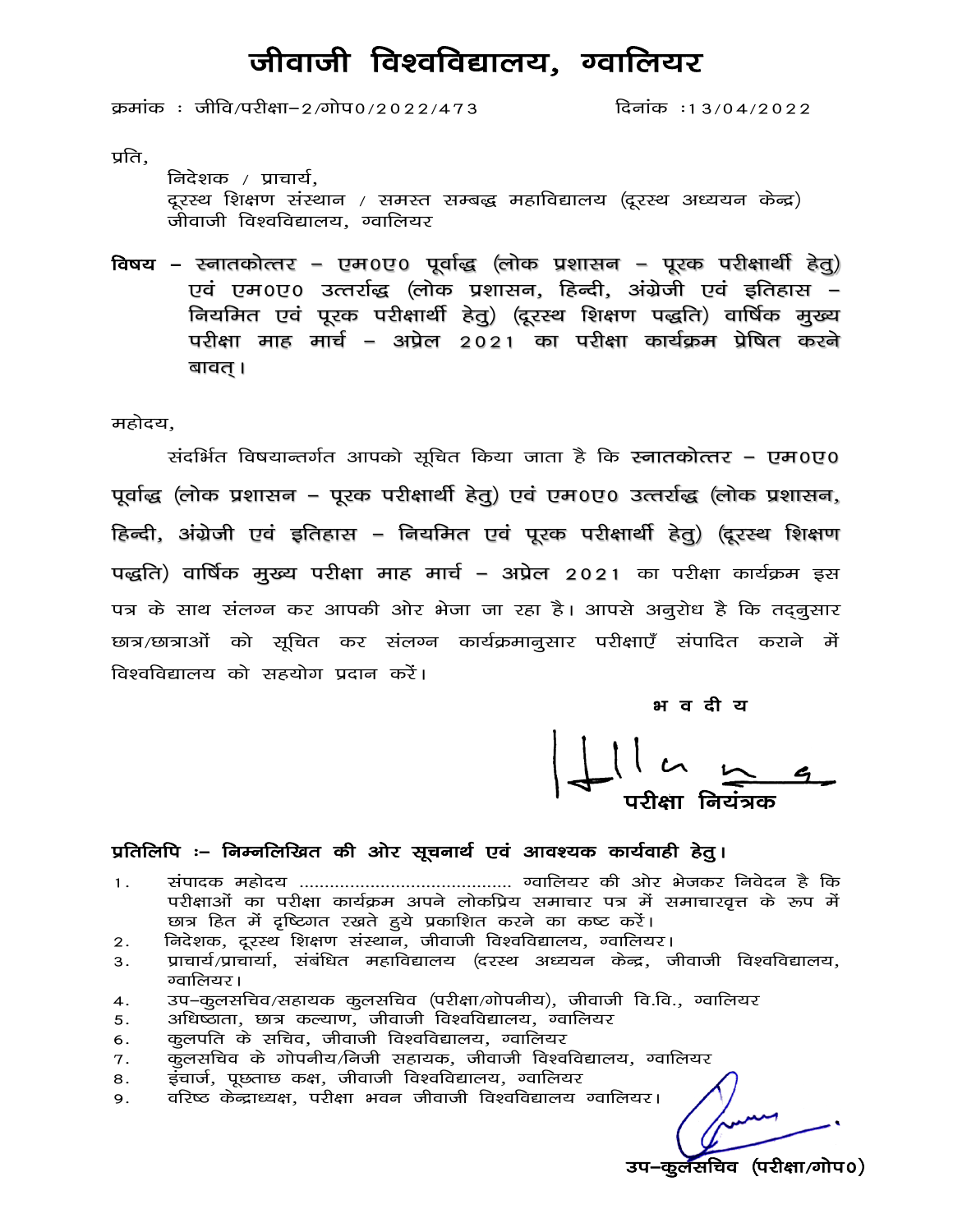# **JIWAJI UNIVERSITY, GWALIOR**

## **Time Table of M.A. Previous/Final (Distance Education)**

Annual Main Exam Month of Mar.-Apr. 2021

परीक्षा केन्द्र ः– परीक्षा भवन, जीवाजी विश्वविद्यालय, ग्वालियर

**Time: 02.00 PM to 05.00 PM**

### **M.A. (Previous) Public Administration (Suppl. Stud.)**

| Date       | Dav    | Paper Code | Name of the Papers                           |
|------------|--------|------------|----------------------------------------------|
| 22-04-2022 | Friday | 101        | Public Administration: Ideas and<br>Concepts |

#### **M.A. (Final) Public Administration (Regular & Suppl. Stud.)**

*Date Day Paper Code Name of the Papers* 22-04-2022 Friday 201 Management Administration 25-04-2022 Monday 202 Development Administration 27-04-2022 Wednesday 203 Method And Techniques Of Research And Statistics

### **M.A. (Final) Hindi Literature (Regular & Suppl. Stud.)**

| Date       | Day       | Paper Code | Name of the Papers                    |
|------------|-----------|------------|---------------------------------------|
| 22-04-2022 | Friday    | Paper-I    | Adhunik Kavya                         |
| 25-04-2022 | Monday    | Paper-II   | Gadhya Sahitya                        |
| 27-04-2022 | Wednesday | Paper-III  | Bhasha Vigyan Evam Hindi Bhasha       |
| 29-04-2022 | Friday    | Paper-IV   | Rachnakaro Ka Vishesh Adhyan (Surdas) |

### **M.A. (Final) English Literature (Regular & Suppl. Stud.)**

| Date       | Day       | Paper Code | Name of the Papers              |
|------------|-----------|------------|---------------------------------|
| 22-04-2022 | Friday    | Paper-I    | <b>Study of a Genre Fiction</b> |
| 25-04-2022 | Monday    | Paper-II   | <b>Critical Theory</b>          |
| 27-04-2022 | Wednesday | Paper-III  | Special Study of Shakespeare    |
| 29-04-2022 | Friday    | Paper-IV   | Indian Writing in English       |